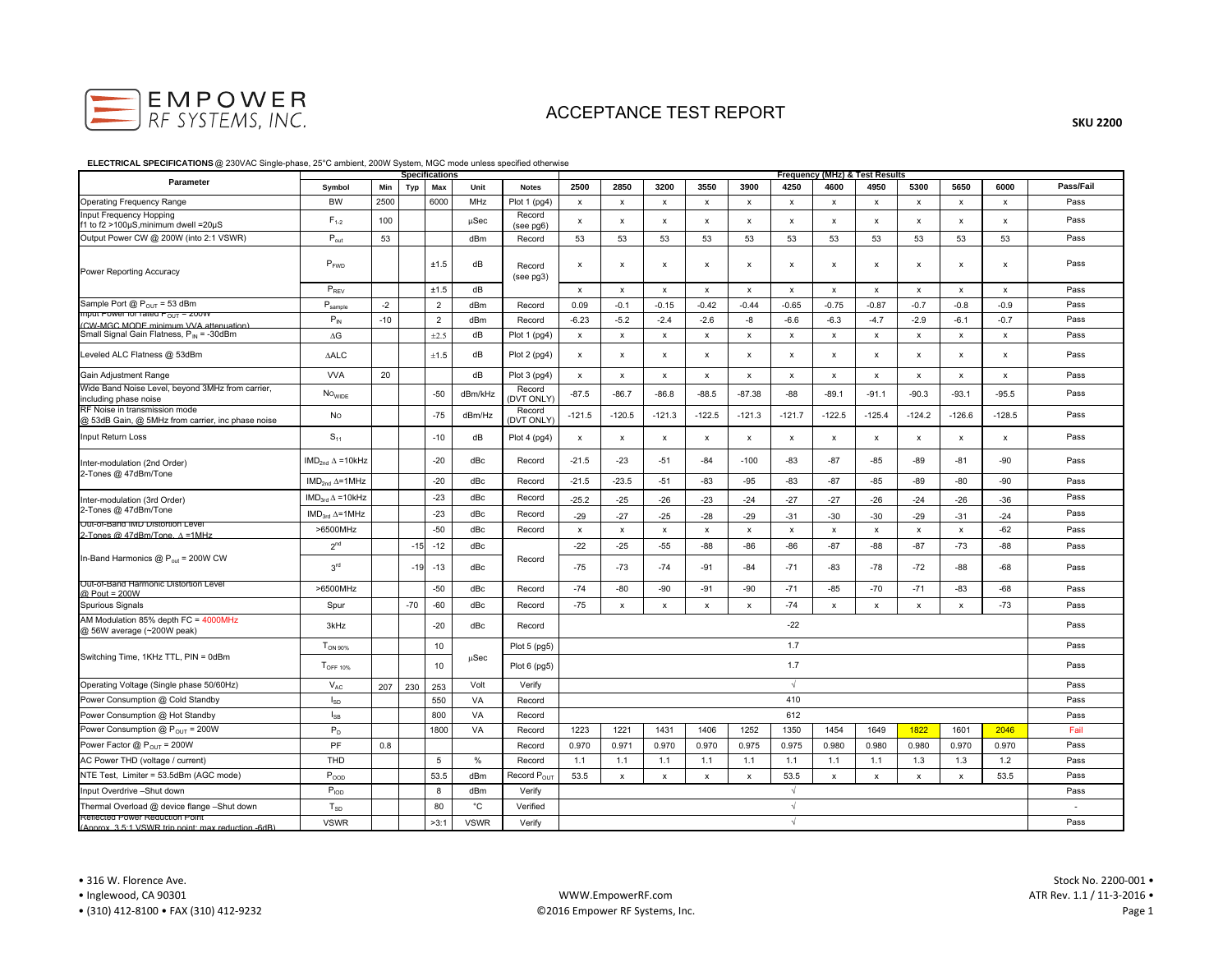

### **SKU 2200**

#### **Power Reporting Accuracy**

| Forward Power, 50 Ohm Load (ALC MODE) |                                |              |              |              |              |           |           |  |  |  |
|---------------------------------------|--------------------------------|--------------|--------------|--------------|--------------|-----------|-----------|--|--|--|
| <b>Frequency (MHz)</b>                | <b>Measuremnt Method</b>       | $PIN = 0dBm$ | $PIN = 0dBm$ | $PIN = 0dBm$ | $PIN = 0dBm$ | Limits    | Pass/Fail |  |  |  |
|                                       | <b>External Test Equipment</b> | 52.8         | 49.7         | 46.8         | 45.2         |           | Pass      |  |  |  |
| 2500                                  | <b>Ethernet Reporting</b>      | 53           | 50.4         | 47.3         | 45.3         | $±1.5$ dB |           |  |  |  |
|                                       | Pass/Fail                      | P            | P            | P            | P            |           |           |  |  |  |
| 4250                                  | <b>External Test Equipment</b> | 53.1         | 49.8         | 46.9         | 44.9         | ±1.5 dB   | Pass      |  |  |  |
|                                       | Pass/Fail                      | P            | P            | P            | P            |           |           |  |  |  |
| 6000                                  | <b>External Test Equipment</b> | 52.8         | 50           | 46.8         | 45           | $±1.5$ dB | Pass      |  |  |  |
|                                       | Pass/Fail                      | P            | P            | P            | P            |           |           |  |  |  |

| Reverse Power, Open Load (AGC MODE) |                                                  |               |              |              |              |  |  |  |  |  |
|-------------------------------------|--------------------------------------------------|---------------|--------------|--------------|--------------|--|--|--|--|--|
| <b>Frequency (MHz)</b>              | <b>Measuremnt Method</b>                         | $PIN = 10dBm$ | $PIN = 8dBm$ | $PIN = 7dBm$ | $PIN = 6dBm$ |  |  |  |  |  |
|                                     | <b>External Test Equipment</b><br><b>FWD PWR</b> | 42            | 43           | 43.9         | 44.9         |  |  |  |  |  |
| 2500                                | <b>Ethernet Reporting</b><br>FWD PWR             | 42.6          | 43.6         | 44.3         | 45.3         |  |  |  |  |  |
|                                     | <b>Ethernet Reporting</b><br><b>REV PWR</b>      | 40            | 41.3         | 42.2         | 43.2         |  |  |  |  |  |
|                                     | <b>External Test Equipment</b><br>FWD PWR        | 43.3          | 44           | 46.1         | 47.4         |  |  |  |  |  |
| 4250                                | <b>Ethernet Reporting</b><br>FWD PWR             | 43            | 45.3         | 46.3         | 47.9         |  |  |  |  |  |
|                                     | <b>Ethernet Reporting</b><br>REV PWR             | 41            | 43.3         | 43           | 45           |  |  |  |  |  |
|                                     | <b>External Test Equipment</b><br><b>FWD PWR</b> | 40.3          | 42.1         | 43.2         | 44.5         |  |  |  |  |  |
| 6000                                | <b>Ethernet Reporting</b><br>FWD PWR             | 42.7          | 44.5         | 45.6         | 47.2         |  |  |  |  |  |
|                                     | <b>Ethernet Reporting</b><br><b>REV PWR</b>      | 41            | 40           | 43           | 44           |  |  |  |  |  |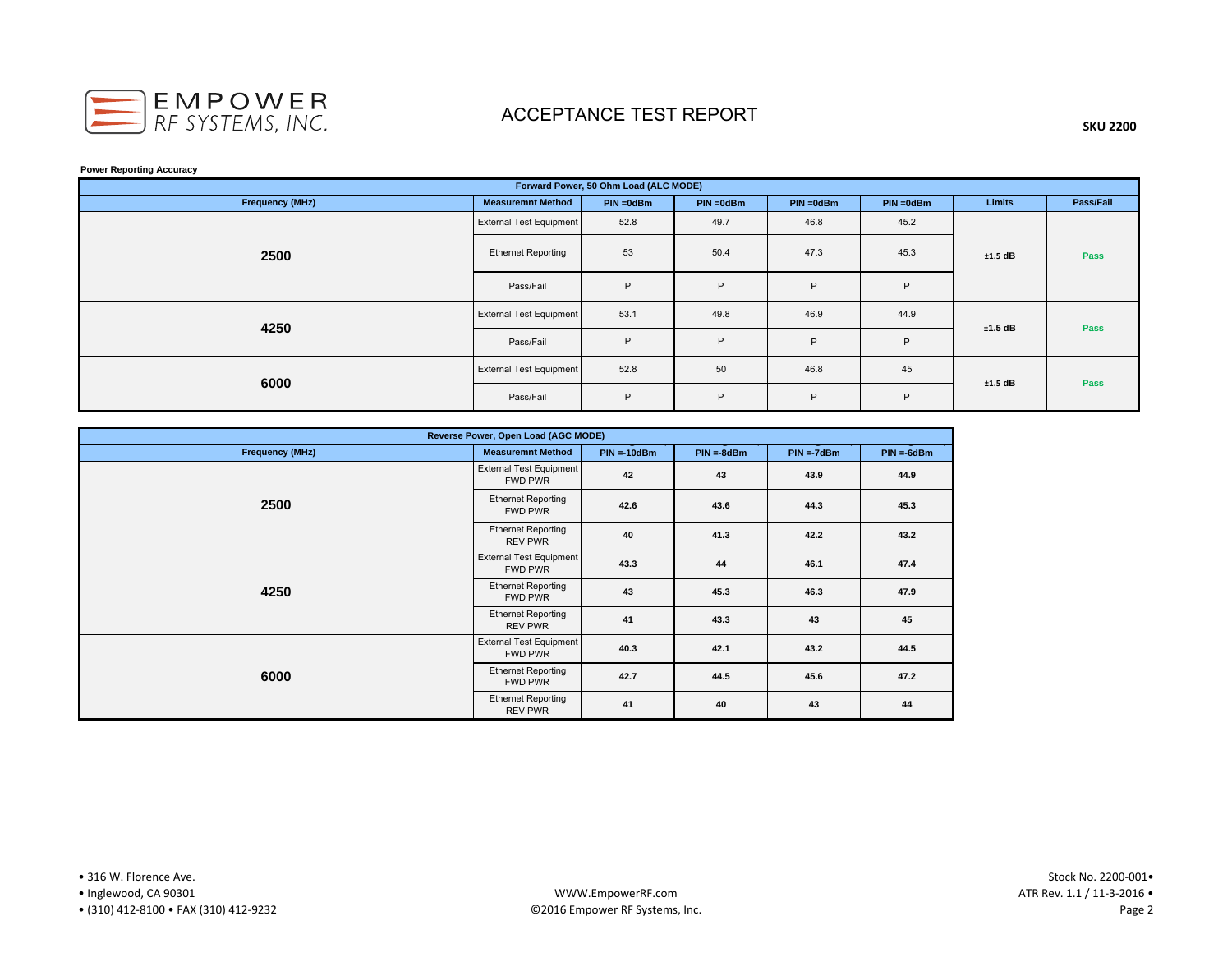

**SKU 2200**



• 316 W. Florence Ave.

• Inglewood, CA 90301

• (310) 412‐8100 • FAX (310) 412‐9232